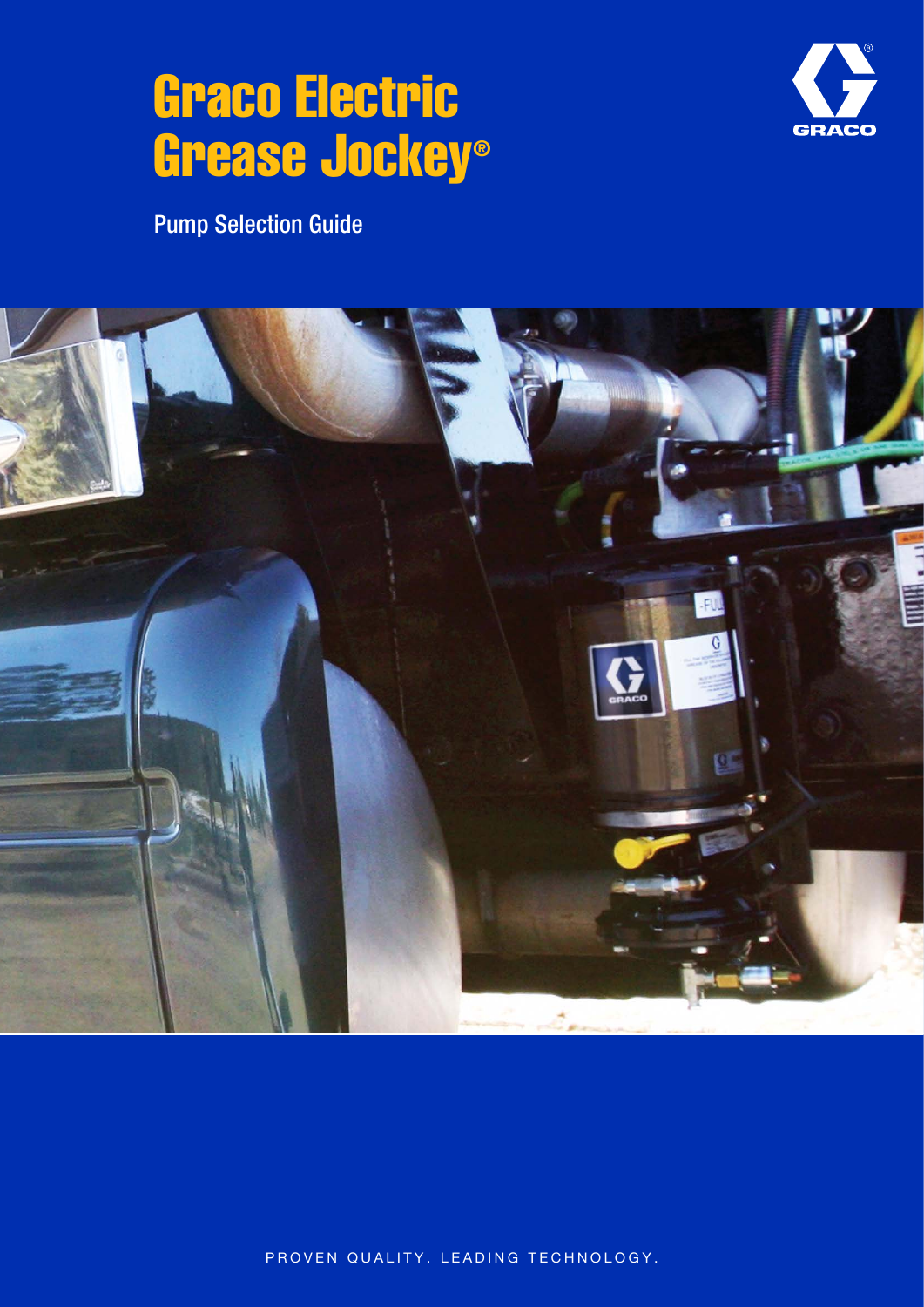Determining the Graco Electric Grease Jockey system best suited to your needs is achieved by following steps A-D and entering your part numbers in the system choices table.

# How to Select Your **GRACO ELECTRIC GREASE JOCKEY®** Automatic Lubrication System



### Your Grease Jockey System

#### Enter the selected part numbers from sections A-D, then determine necessary installation items and end-point fittings

| Part Number(s) |  |
|----------------|--|
|                |  |
|                |  |
|                |  |
|                |  |
|                |  |
|                |  |
|                |  |
|                |  |
|                |  |

| יווטנעווענוטוו ונטוווט                                      |                       | <b>Example BOM</b>  |                     |                |
|-------------------------------------------------------------|-----------------------|---------------------|---------------------|----------------|
| <b>Description</b>                                          | Part<br><b>Number</b> | 3<br><b>Modules</b> | 4<br><b>Modules</b> | System<br>Spec |
| Pump mounting bracket                                       | 17S107                |                     |                     |                |
| 6 ft (1.8m) Mainline cut-to-length hose<br>and fitting kit  | <b>17S968</b>         |                     | $\overline{2}$      |                |
| 12 ft (3.7m) Mainline cut-to-length hose<br>and fitting kit | <b>17S969</b>         |                     |                     |                |
| 18 ft (5.5m) Mainline cut-to-length hose<br>and fitting kit | 17S970                |                     |                     |                |
| Tee fitting                                                 | 129759                | $\overline{2}$      | 3                   |                |
| $90^\circ$ elbow                                            | 129755                | 2                   | $\overline{2}$      |                |
|                                                             |                       |                     |                     |                |

#### Installation Items

|                                                                  |                       | <b>Example BOM</b>  |                     |                       |
|------------------------------------------------------------------|-----------------------|---------------------|---------------------|-----------------------|
| Description                                                      | Part<br><b>Number</b> | 3<br><b>Modules</b> | 4<br><b>Modules</b> | System<br><b>Spec</b> |
| 10 pack of P/N 556638, 3/16 in<br>to 1/8 NPT elbows              | 25C977                | 2                   | 3                   |                       |
| 10 pack of P/N 556644, 3/16 in<br>to 1/8 NPT straight connectors | 25C978                |                     |                     |                       |
| 5 pack of P/N 15K740, 1/4-28 SAE (m)<br>to 1/8 NPT (f) elbow     | 25C979                |                     |                     |                       |
| Cable ties, 100 pack                                             | 17K063                |                     |                     |                       |
| Figure-8 cable ties, 10 pack                                     | <b>25C980</b>         |                     | 2                   |                       |
| NLGI#1 GC-LB on-road mobile lubricant                            | 131217                |                     |                     |                       |

#### End-Point Fittings

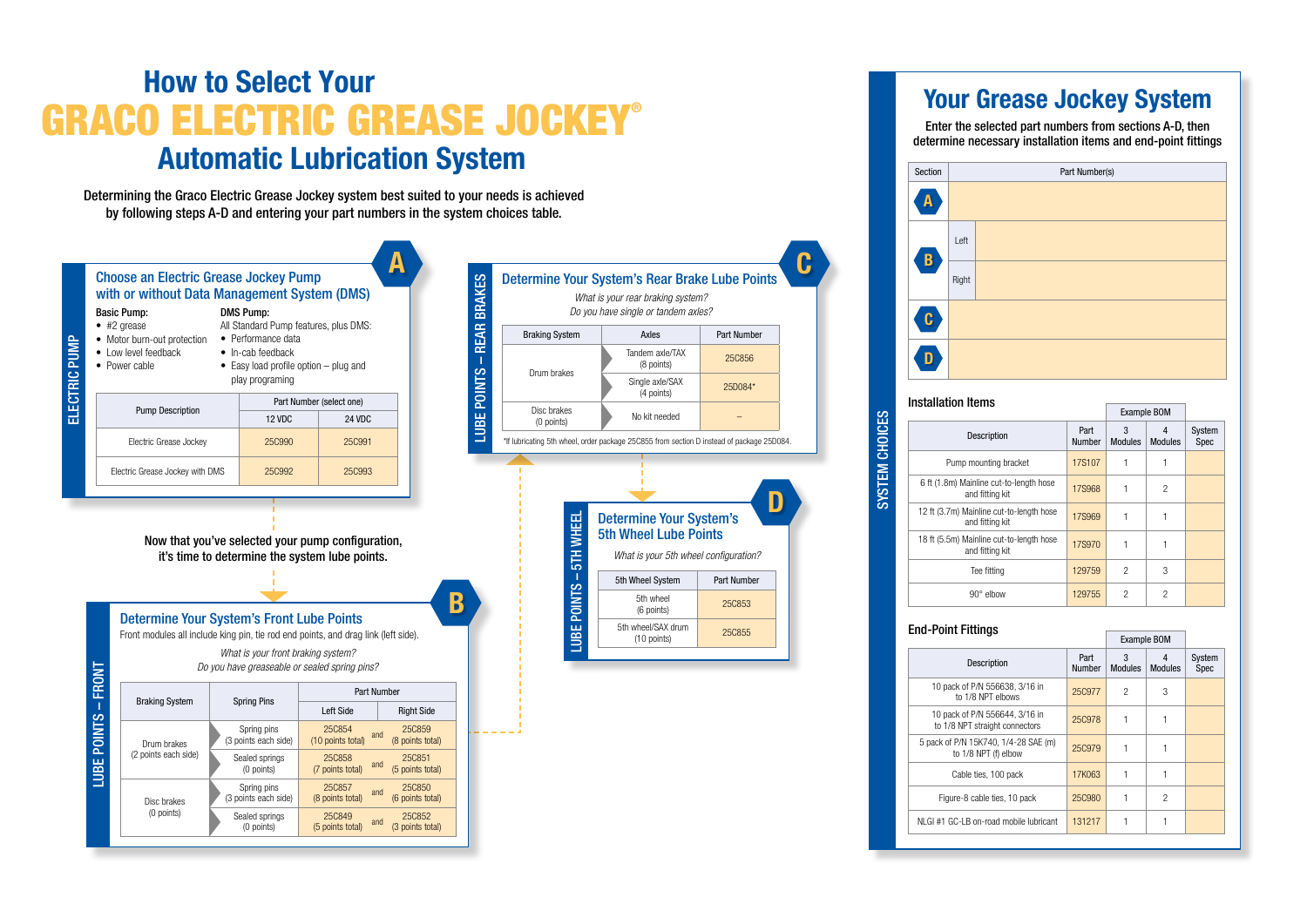## How to Select Your GRACO PNEUMATIC GREASE JOCKEY® Automatic Lubrication System

Determining the Graco Pneumatic Grease Jockey system best suited to your needs is achieved by using the following steps. Enter your part numbers in the table below:



LUBE POINTS – FRONT RIGHT / TRANSMISSION

LUBE POINTS - FRONT RIGHT / TRANSMISSION

| <b>Additional Grease Jockey</b><br><b>System Products</b> |                      |  |
|-----------------------------------------------------------|----------------------|--|
| <b>Product Description</b>                                | Part Number          |  |
| Steering assist lube                                      | 563862               |  |
| points for front right                                    | (2 points)           |  |
| Steerable drop axle                                       | 564194               |  |
| lube points                                               | $(10$ points)        |  |
| Non-steerable drop axle                                   | 563856               |  |
| lube points                                               | (6 points)           |  |
| Dump body kit                                             | 563857<br>(6 points) |  |





D

| king System               | Axles                         | <b>Part Number</b> |
|---------------------------|-------------------------------|--------------------|
| rum brakes                | Tandem axle/TAX<br>(8 points) | 563646             |
|                           | Single axle/SAX<br>(4 points) | 563647*            |
| lisc brakes<br>(0 points) | No kit needed                 |                    |

*What is your rear braking system? Do you have single or tandem axles?*

### Determine Your System's Rear Brake Lube Points

\*If lubricating 5th wheel, order package 258348 from Section E instead of package 563647.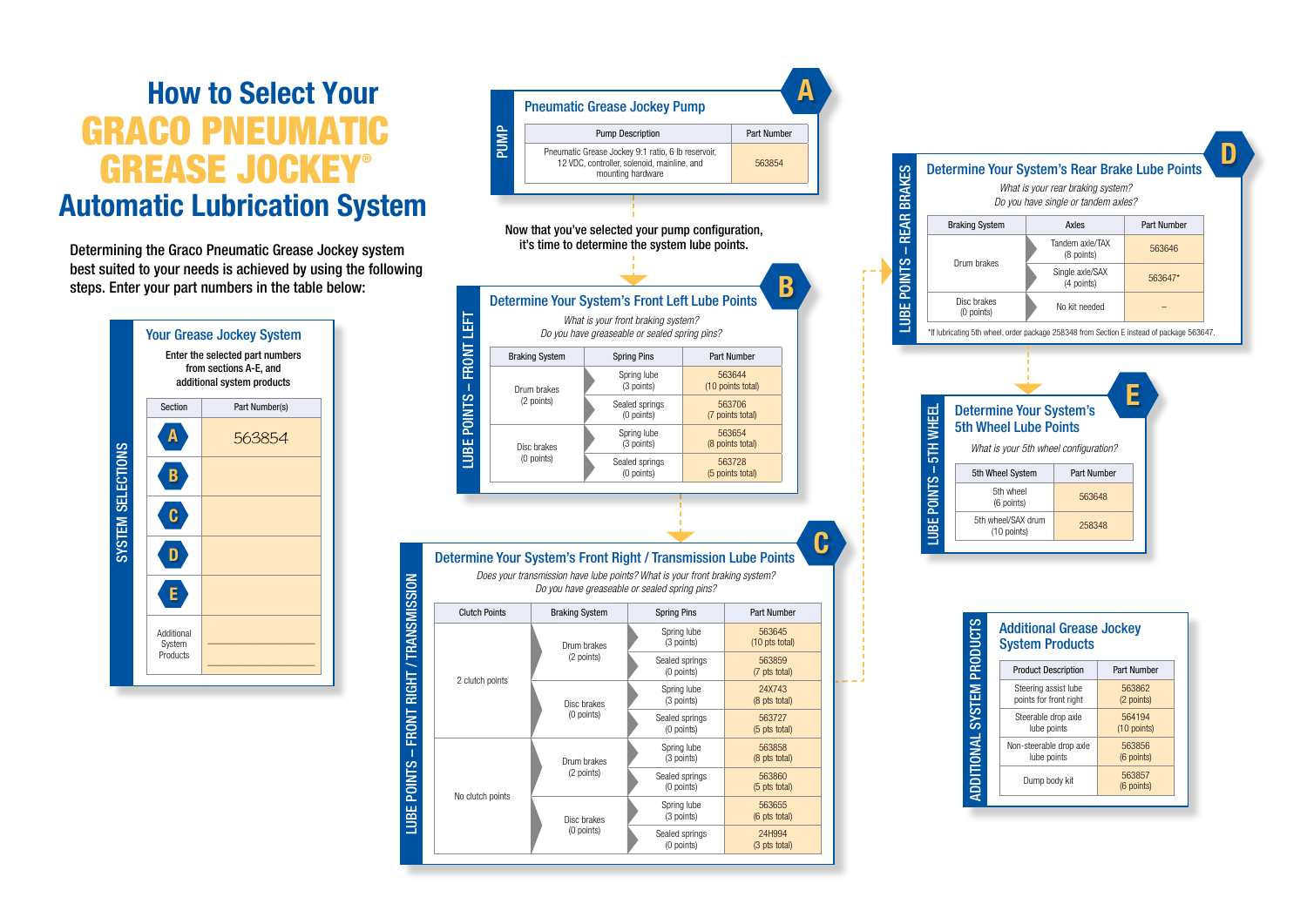### Notes

| .     |                                                                                                                                                                                                                                                                                                                                                                                                                                        |
|-------|----------------------------------------------------------------------------------------------------------------------------------------------------------------------------------------------------------------------------------------------------------------------------------------------------------------------------------------------------------------------------------------------------------------------------------------|
| <br>. | .                                                                                                                                                                                                                                                                                                                                                                                                                                      |
|       | .                                                                                                                                                                                                                                                                                                                                                                                                                                      |
|       |                                                                                                                                                                                                                                                                                                                                                                                                                                        |
|       |                                                                                                                                                                                                                                                                                                                                                                                                                                        |
| .     | $\begin{minipage}{.4\linewidth} \begin{tabular}{l} \textbf{1} & \textbf{2} & \textbf{3} & \textbf{4} & \textbf{5} & \textbf{6} & \textbf{6} & \textbf{7} & \textbf{8} & \textbf{9} & \textbf{10} & \textbf{10} & \textbf{10} & \textbf{10} & \textbf{10} & \textbf{10} & \textbf{10} & \textbf{10} & \textbf{10} & \textbf{10} & \textbf{10} & \textbf{10} & \textbf{10} & \textbf{10} & \textbf{10} & \textbf{10} & \text$<br>        |
| .     | .                                                                                                                                                                                                                                                                                                                                                                                                                                      |
| .     | $\begin{minipage}{0.9\textwidth} \begin{tabular}{l} \textbf{m} & \textbf{m} & \textbf{m} & \textbf{m} & \textbf{m} & \textbf{m} & \textbf{m} & \textbf{m} & \textbf{m} & \textbf{m} & \textbf{m} & \textbf{m} & \textbf{m} & \textbf{m} & \textbf{m} & \textbf{m} & \textbf{m} & \textbf{m} & \textbf{m} & \textbf{m} & \textbf{m} & \textbf{m} & \textbf{m} & \textbf{m} & \textbf{m} & \textbf{m} & \textbf{m} & \textbf{m} & \text$ |
|       |                                                                                                                                                                                                                                                                                                                                                                                                                                        |
|       |                                                                                                                                                                                                                                                                                                                                                                                                                                        |